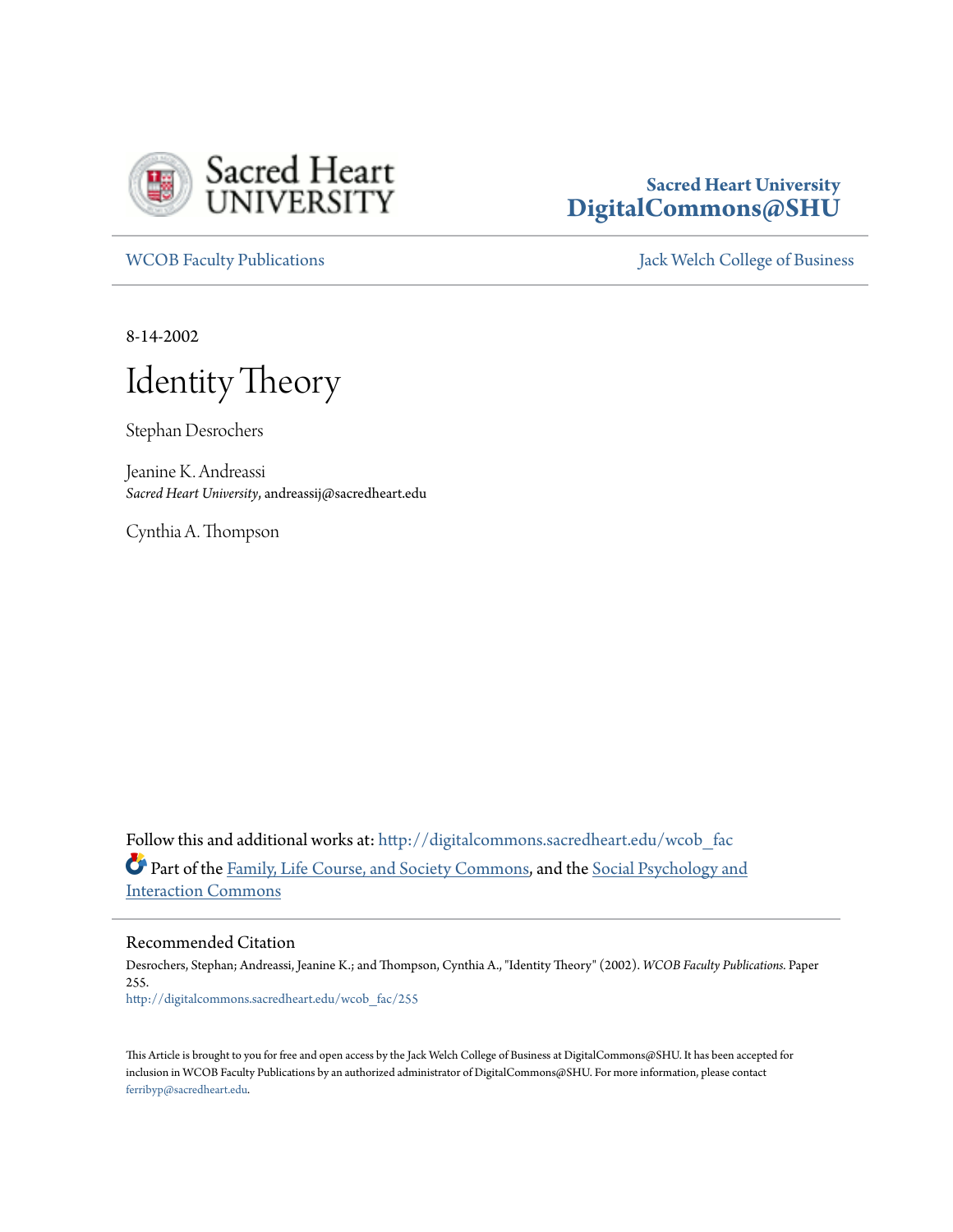\*This Encyclopedia Entry was part of the former Sloan Work and Family Research Network which is no longer in operation.

## **Sloan Network Encyclopedia Entry**

## Identity Theory (2002)

**Authors:** Stephan Desrochers, Ph.D., Berger Institute for Work, Family and Children, Claremont McKenna College; and Jeanine Andreassi and Cynthia Thompson, Ph.D., Zicklin School of Business, Baruch College, City University of New York

**Date:** August 14, 2002

#### **Basic Concepts & Definitions**

Identity theory is a microsociological theory, which links self attitudes, or identities, to the role relationships and role-related behavior of individuals. Identity theorists argue that the self consists of a collection of identities, each of which is based on occupying a particular role (Stryker, 1968; Stryker & Burke, 2000). Identities can be defined as one's answers to the question 'Who am I?" (Stryker & Serpe, 1982). Many of the "answers" (e.g., "I am a father") are linked to the roles we occupy, so they are often referred to as "role identities" or simply, "identities." For example, familial identities might include those of spouse or parent and occupational identities might include those of accountant or salesperson. In turn, these role identities are said to influence behavior in that each role has a set of associated meanings and expectations for the self (Burke & Reitzes, 1981).

The concept of identity *salience* is important in identity theory because the salience we attach to our identities influences how much effort we put into each role and how well we perform in each role (Burke & Reitzes, 1981). According to Stryker (1968), who originated identity theory, the various identities that comprise the self exist in a *hierarchy* of salience, where the identities that are ranked highest are most likely to be invoked in situations that involve different aspects of the self. Stryker gave the example of a former New York mayor who decided not to run for another term of office in order to maintain favorable relationships with his sons. At the time, the mayor's account was met with disbelief by some. Stryker argued that those who did not believe the mayor's rationale most likely had a family identity that was low in their salience hierarchy.

Identity theory should not be confused with *social* identity theory, which emphasizes group process and intergroup relations rather than role behavior. Identity theory focuses on the self as comprised of the various roles an individual occupies (e.g., mother, friend, employee), while social identity theory posits that the groups to which people belong (e.g., political affiliation, Sierra Club member, nationality) can provide their members a definition of who they are (Hogg, Terry, & White, 1995). This entry will focus on identity theory, rather than social identity theory. Because of our focus is on identity theory as formulated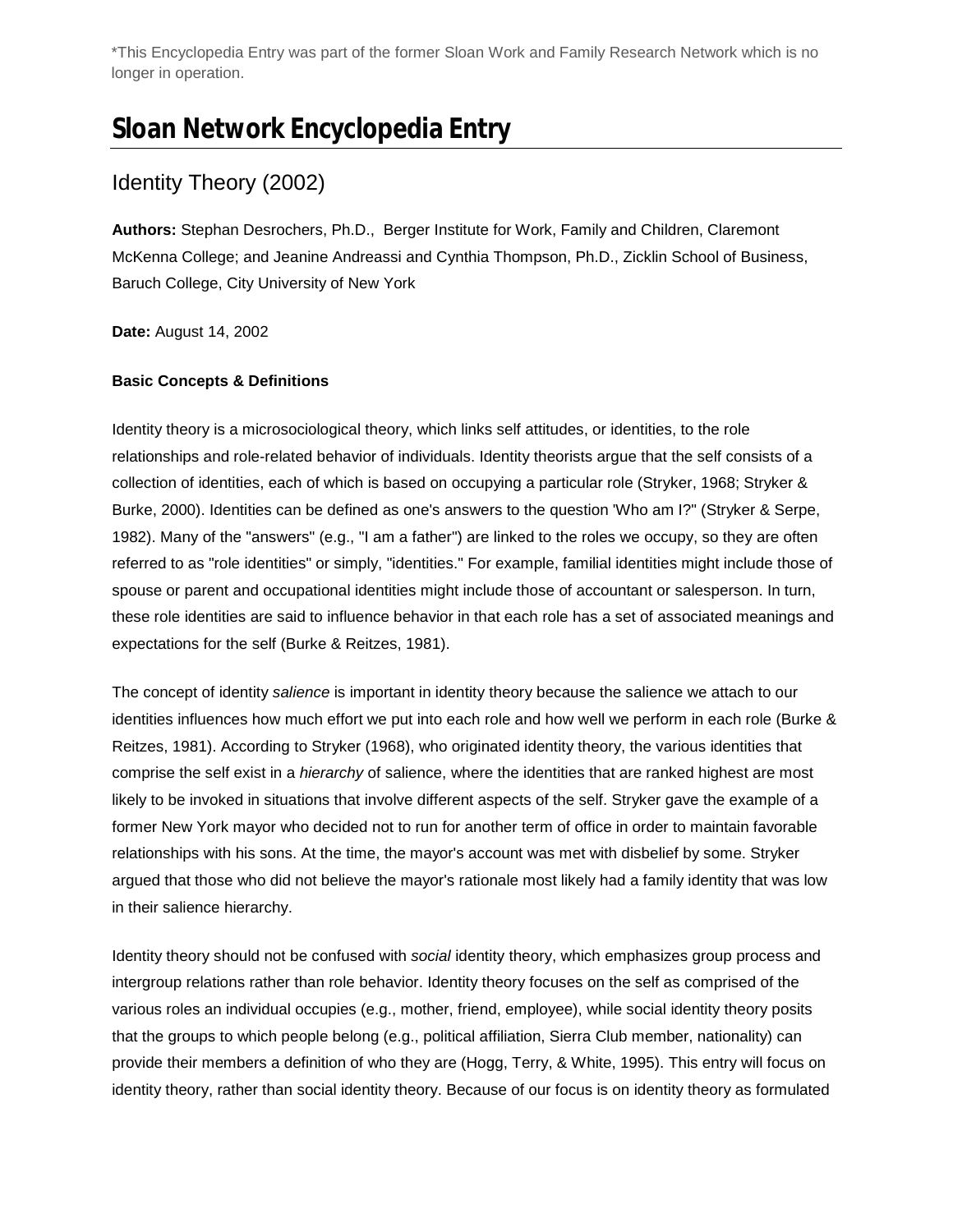by Stryker and Burke, we do not review other sociological approaches to identity, such as identity *construction*, nor do we review the plethora of developmental and personality psychological perspectives on identity *formation*.

(For a discussion of sociological perspectives on identity construction, see Cerulo, 1997. Readers interested in theories of identity formation by Erickson, Marcia and other developmental and personality psychologists, as well as measures and methods used to test these theories, should consult the Society for Identity Formation website at: http://srif.sdstate.edu/.)

In addition to the distinction between social identity theory and identity theory, we should also note that there are two major "strands" of identity theory. Stryker's version emphasizes social structure and identity salience, whereas Burke's version emphasizes social-cognitive systems, identity maintenance processes, and the content of identity. For a more detailed discussion of the similarities and difference between these two, see Stryker and Burke (2000).

#### Measurement issues

A variety of research designs have been used to evaluate identity theory, including paper-and-pencil questionnaires (Burke & Reitzes, 1981; Cinamon & Rich, 2002; Minton & Pasley, 1996; Nuttbrock & Freudiger, 1991), questionnaires administered in telephone interviews (Reitzes & Mutran, 1994; Stryker & Serpe, 1982), structured interviews (Simon, 1995; Simon, 1997; Thoits, 1992), experiential sampling (Burke & Franzoi, 1988), as well as diaries and video analysis (Cast & Burke, 1999; Wickrama, Conger, Lerenz & Matthews, 1995). However, the majority of these studies relies on either written or telephone interview questionnaires.

Studies also vary in terms of which aspects of identity they measure. Many have measured only the salience of identities. Some have measured the content, or self-meanings of identities (the set of beliefs that define an identity). But these approaches do not address the *reflexivity* of identities. Identities have been defined as *reflexively* applied cognitions about the self-in-role, meaning that our perceptions of our identities are influenced by what we think others think of us as we enact our various roles (Stryker & Serpe, 1982). This suggests that role identity should be measured in terms of *how I think others think of me as a* (father, mother, etc.). However, relatively few studies have measured identity in this manner (e.g., Cast & Burke 1999; Pasley, Futris, & Skinner, 2002). More often, research testing identity theory tends to measure identity in terms of individuals' self-contained evaluations. For example, identity salience is typically measured by asking respondents to rank which identities they would be most likely to tell others about (Stryker & Serpe, 1982; Nuttbrock & Freudiger, 1991), by asking them to choose which identity is most important to them (Lobel & St. Claire, 1992), or by simply asking respondents to complete Likert-type scales on the centrality of specific identities (Cinamon & Rich, 2002; Desrochers, 2002).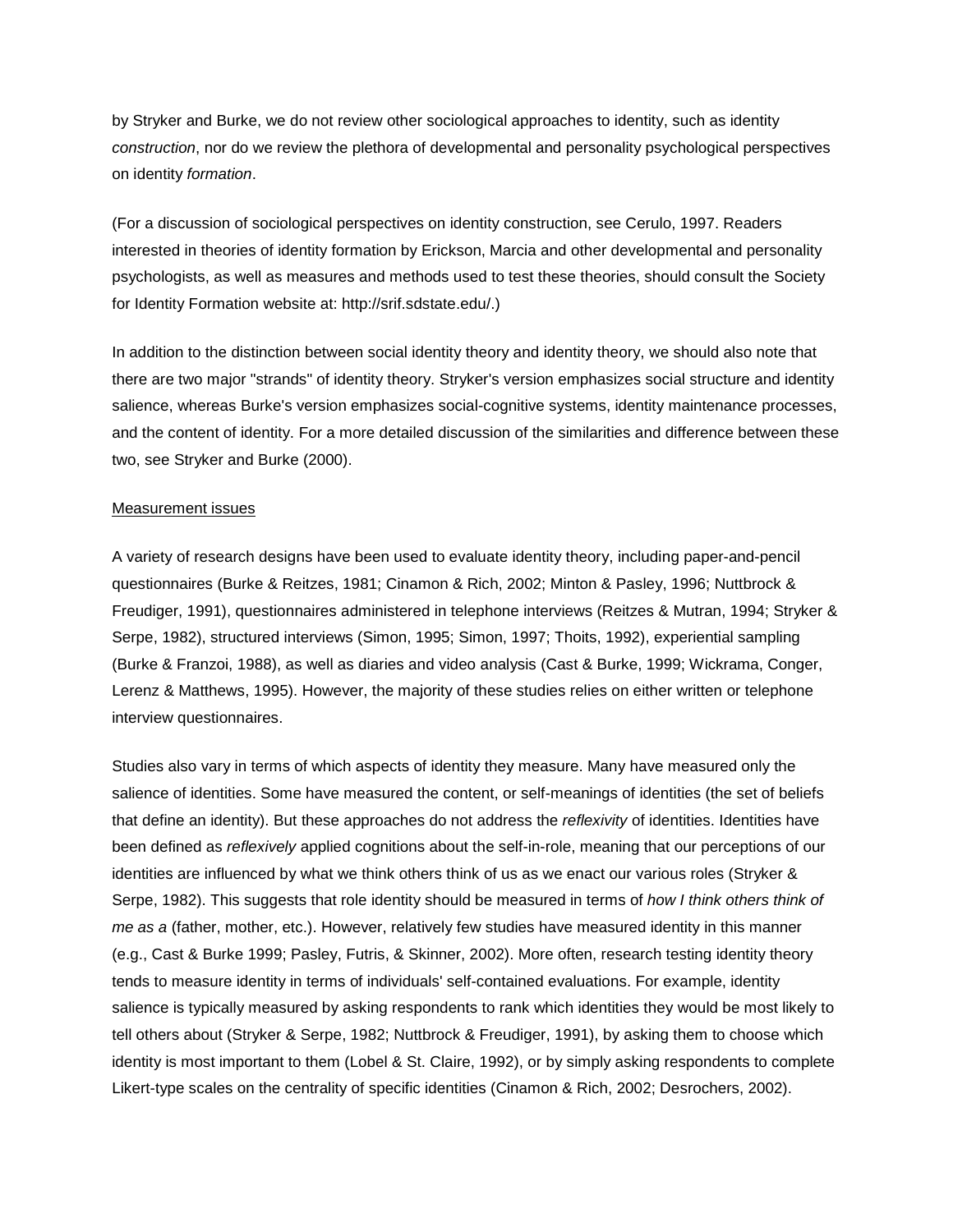However, as noted by Marks and MacDermid (1996), individuals may have many roles that are salient, the possibility of which can be missed when they are asked to rank their roles (requiring them to choose which is "more" important) or to rate the importance of only a few roles (e.g., worker and parent). Similarly, the content of identities is usually measured by asking respondents what their identities mean to them (Minton & Pasley, 1996; Simon, 1995; 1997) without considering their perceptions of their significant others' views of their identities. As such, measures of the content and salience of identities often do not reflect their reflexivity.

#### **Importance of Topic to Work-Family Studies**

Research informed by identity theory has contributed to our understanding of the costs, benefits, and meanings of occupancy in work and family roles. One line of research examines whether differences in the number, type, and salience of roles occupied by men versus women can explain gender differences in distress that can result from combining work and family. Another line of research focuses on the meaning of work and parent identities. What follows is a brief discussion of early and recent efforts to apply identity theory to the study of work and family.

Early efforts to apply identity theory to work and family tended to do so in support of the role accumulation hypothesis (see entries on Role Stress/Strain and Work-Family Role Conflict). Because identities are believed to provide individuals with purpose and behavioral guidance, some have argued that self-esteem and other aspects of psychological well-being are enhanced by having more identities (Sieber, 1974; Thoits, 1986) and by being more strongly committed to all of them (Marks, 1977; Reitzes & Mutran, 1994). Thoits (1986), for example, found that multiple role identities reduced anxiety, depression, and distress. This argument is consistent with the focus of current "expansionist" and "role balance" perspectives (Barnett & Hyde, 2001; Marks, 1977; Marks & MacDermid, 2001), which suggest that energy is abundant and expandable and that having multiple roles is related to higher self esteem and enhanced well being. However, research has shown that the relationship between self-enhancement and multiple role occupancy is complex, depending on gender and the quality of roles involved. (See the entry on Work-Family Role Conflict for more information on self-enhancement theory, and see Barnett & Hyde (2001) for a comprehensive review of this research.) Some have argued that, to the extent that identities conflict with each other, being committed to multiple identities can be stressful (Burke, 1991; Desrochers, 2002; Stryker & Burke, 2000).

Today, a growing number of researchers, including Simon (1995, 1997) and Pasley (Pasley et al., 2002) are examining the *content* of identities. Simon (1995) argued that work and family roles have different meanings for women and men. Based on in-depth interviews with 40 employed married parents, she found that the majority of men in her study viewed work and family roles as *interdependent* and overlapping, and did not report negative consequences (e.g., distress) from combining the two roles.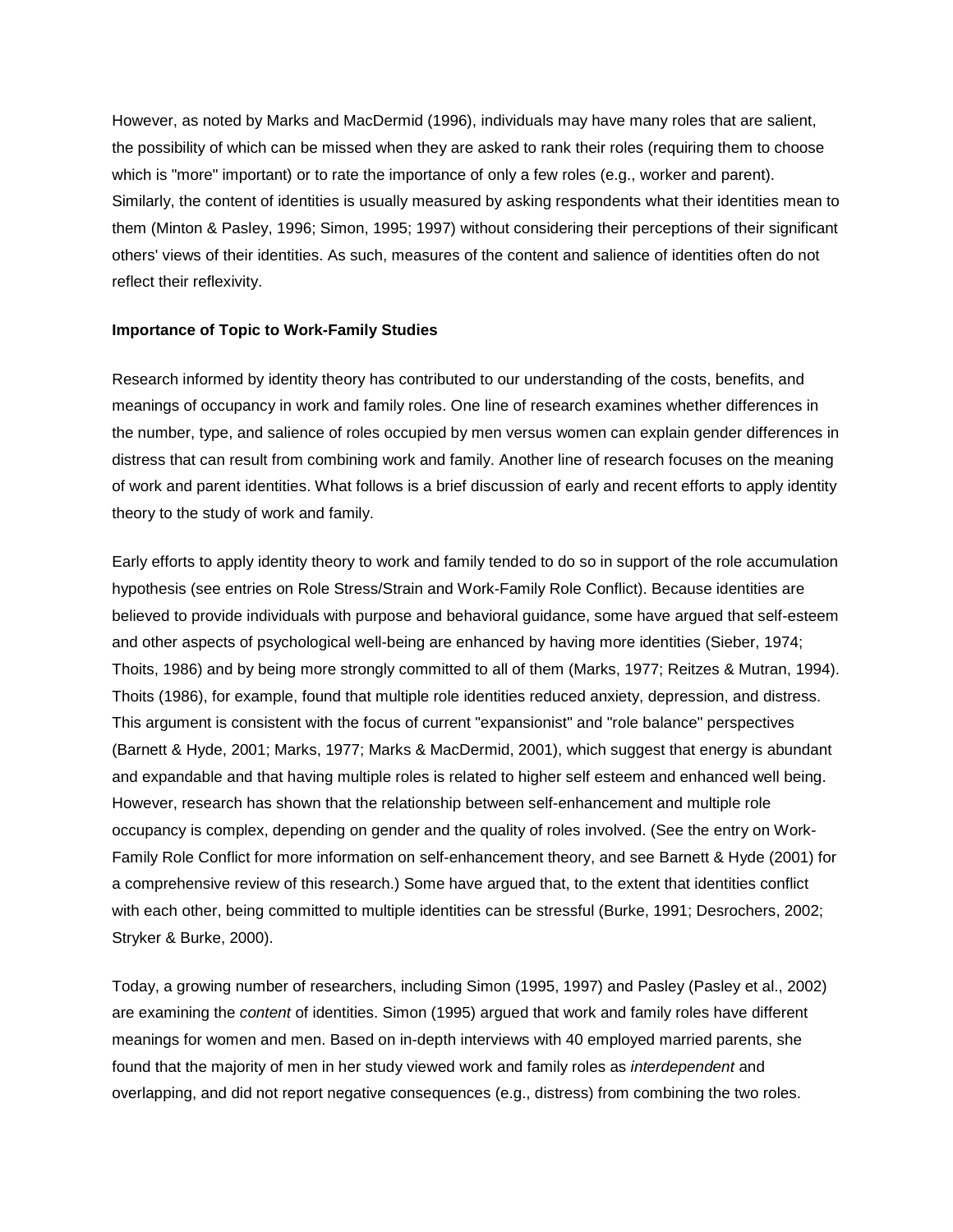Specifically, economic support was perceived as "synonymous with being a good father and husband" (p. 186), thus allowing men to fulfill the expectations of their parental role by being the family breadwinner. Women, on the other hand, perceived the work and family role as *independent* such that when performing one role, they could not at the same time perform the other role. Only a minority of the wives perceived economic support as an important part of their role, while the majority reported feeling "pulled in different directions," "constantly needed" or "confused." However, Simon noted that for the five women who perceived work and family as interdependent, their incidence of psychological symptoms was no different from men's. In a later study, Simon (1997) examined the content of work and family identities in greater depth.

#### **State of the Body of Knowledge**

#### Identity salience and work role performance

Lobel and St. Claire (1992) examined the effects of family responsibility and career identity versus family identity salience (i.e., the relative value placed on one's career) on the level of effort expended at work. As expected, those with a high level of career identity salience were willing to work harder and tended to receive higher merit increases than those with more salient family identities. Their results support the usefulness of career identity salience as a predictor of work effort for both men and women.

#### Identity salience and family role behavior

Identity salience among new mothers. Nuttbrock and Freudiger (1991) found that new mothers' structural commitment to the mother role (measured as the extent to which the quality of her social support changed as a result of childbirth) predicted personal sacrifice and acceptance of the burdens of motherhood, but only indirectly, through its impact on the salience of the mother identity.

Father identity salience and father involvement. Minton and Pasley (1996) found that aspects of the fathers' identity (competence, satisfaction, and investment in the father role) predicted his involvement after divorce. In a more recent study of married fathers who are raising children, Pasley, Futrix, and Skinner (2002) found that men who believe that their wives view them favorably as fathers tended to be more involved with their children. (To be more precise, Pasley et al. actually measured the psychological centrality of identities rather than their salience. For the purposes of this entry, we treated the two as the same. Although the two concepts are very similar, they are subtly different. For a detailed discussion of these similarities and differences, see Stryker and Serpe, 1994). These studies suggest that the growing literature on father involvement would be well served by giving greater attention to the salience of their parent identities.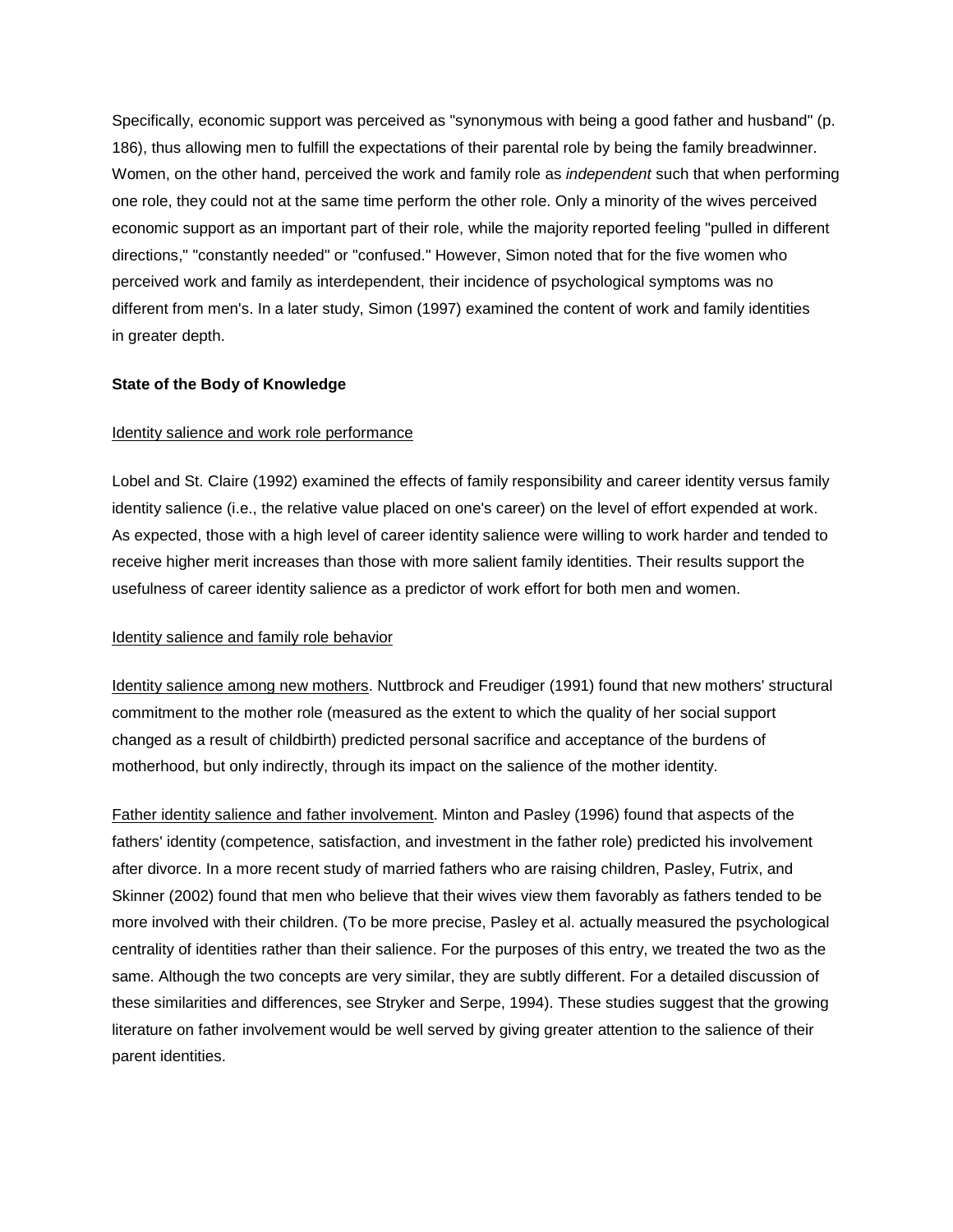Spouse identity and self-esteem. Cast and Burke (1999) found higher self-esteem among respondents whose husbands and wives "verified" their spousal identities. That is, when individuals' evaluations of their own identities as spouses were consistent with evaluations of themselves provided by their husbands and wives, they tended to have higher self-esteem than when there was disagreement. This also seemed to have long-term implications for their marriage. Greater spousal identity verification was associated with a lower likelihood of divorce or separation when re-interviewed years later.

#### Identity salience and the consequences of combining work and family roles

Role strain and psychological distress. Identity theory contributes to our understanding of the differences in distress levels of men and women who combine work and family roles. In 1992, Thoits proposed that gender differences in the salience or importance of role identities explain gender differences in distress when women and men engage in the same role (e.g., employee). She found that, overall, identity hierarchies were very similar across gender and marital status. For example, across gender and marital status, the three most salient identities were parent, spouse and friend. Although the hierarchies were strikingly similar, within each identity there were some gender and marital differences. The prediction that women would value roles based on primary relationships more highly than men (e.g., parent, spouse, friend, son/daughter) and that men would value roles based on achievement more than women (e.g., worker) was supported only among married participants. The reverse was found among divorced participants. In particular, divorced women ranked achievement-oriented roles (e.g., employee) higher than married women while divorced men ranked primary relationships (e.g., friend, son, relative) higher than married men. Contrary to expectations, psychological symptoms associated with a particular role did not depend on the position of an identity in an individual's salience hierarchy. The only difference found was that married men benefited more (e.g., experienced fewer psychological symptoms) than their wives from the employee role.

When Thoits examined the psychological effects of role combination, she found that when roles were perceived as *interdependent* (i.e., one role contributes to the other), the combination of the family and employee role was associated with lower distress levels. Divorced men with custodial and worker roles were significantly less distressed than other individuals whereas divorced women with a custodial role who did not work were significantly more distressed than other individuals. Similarly, married men experienced high distress when they were unemployed and low distress when they were employed. To explain these findings, Thoits suggested that, for married men and divorced men and women, the work role helps to fulfill the familial role as these roles are perceived as interdependent (i.e., because the individual is serving as the breadwinner of the family) (Thoits, 1992).

Work-family conflict. Cinamon and Rich (2002) found that married computer workers and lawyers whose career identities were more salient than their family identities, as well as those who rated both work and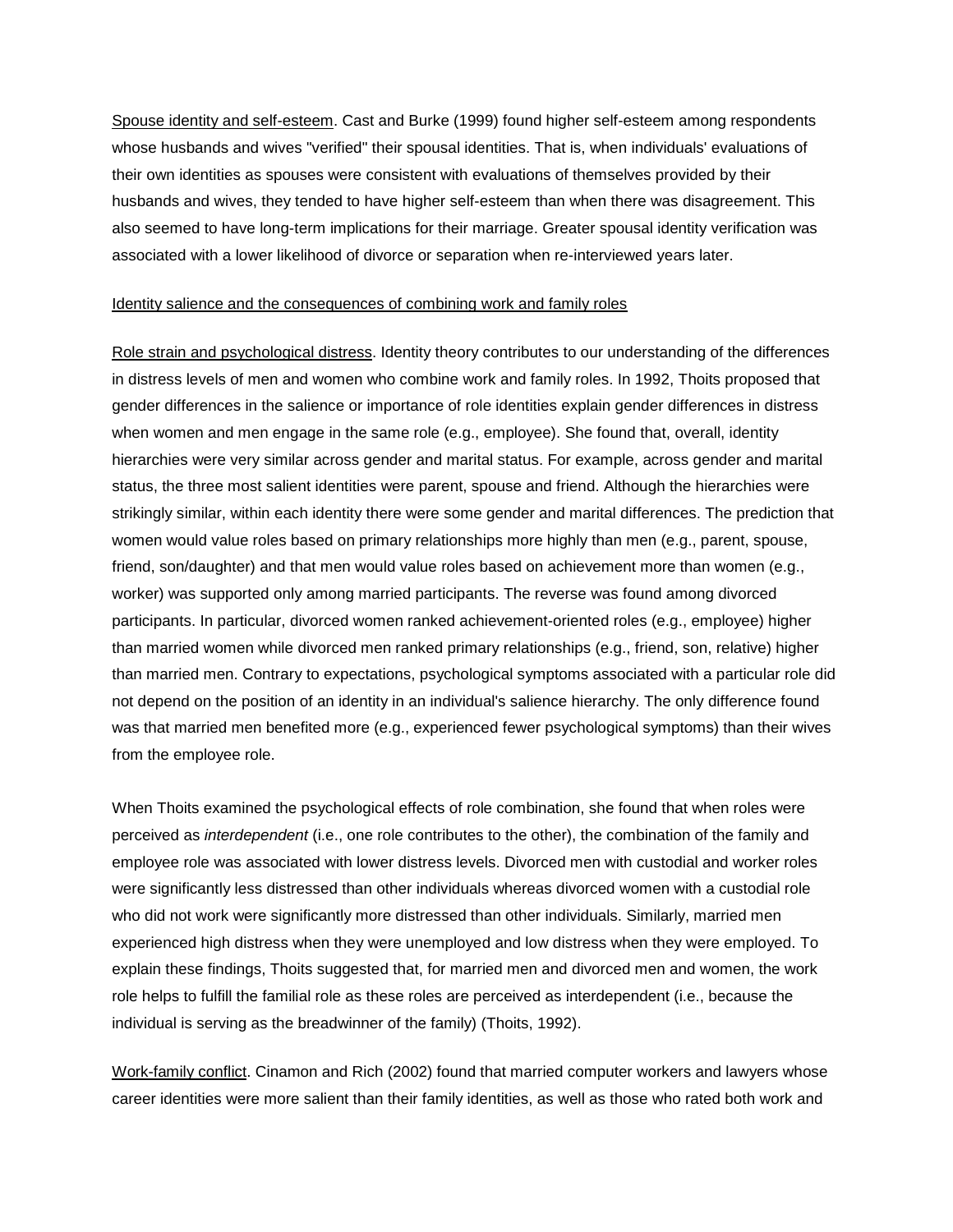family identities as highly salient, had higher work-family conflict than those who placed family above career. Rather than examining the pattern of salience, Desrochers (2002) treated the salience of career and parent identities as independent variables and examined the extent to which they predict work-family conflict. He found that parent identity salience, but not career identity salience, predicted conflict. Surprisingly, though, parent identity salience was negatively associated with conflict, such that greater importance attached to parenting, the lower the work-family conflict.

Physical health. Wickrama, Conger, Lerenz and Matthews (1995) found that work satisfaction had a greater positive influence on perceived physical health for husbands than wives, whereas parental satisfaction had a greater positive influence on perceived physical health for wives than husbands. However, they were careful to point out that their sample of rural couples was more likely than an urban sample to favor traditional gender roles. Nevertheless, these findings clearly suggest that identity has implications not only for psychological well-being, but also physical well-being.

#### Identity salience and role segmentation/integration

Much of the recent theory and research on the issue of role segmentation and integration has been grounded in boundary theory (Ashforth, Kreiner, & Fugate, 2000; Nippert-Eng, 1996), an approach that is derived in part from identity theory (see entry on Boundary Theory). For example, Ashforth, et al. (2000) have focused on the blurring of roles that may occur when boundaries between work and family roles are permeable (e.g., receiving calls from home while at work) versus impermeable (e.g., personal calls are not allowed at work). With respect to identity salience, a stronger identification with a particular role may increase the likelihood that the role is integrated with other roles, and may increase the reluctance to exit the role. When roles are integrated, role blurring may result in more confusion and anxiety about which role should be most salient at a particular time. For example, an individual with a strong family identity at home may be unable to focus on his job when a child is at home sick. In contrast to role integration, role segmentation is associated with large discrepancies in role identities. The benefit is that each role is associated with a particular time and place, allowing an individual to immerse oneself completely in each role. The downside is that the contrast between roles makes it more difficult to transition between roles. For instance, an executive with a large discrepancy between the worker and family role may have trouble displaying nurture at home when he or she has worked all day. Ashforth et al. (2000) argued that the role segmentation-role integration continuum is important for understanding the degree to which employees will value organizational solutions to work-family conflict.

#### **Implications for Practice & Research**

The works we have reviewed have tended to support identity theory as formulated by Stryker and Burke. However, what seems to be lacking in the literature is an in-depth critique of identity theory (for example,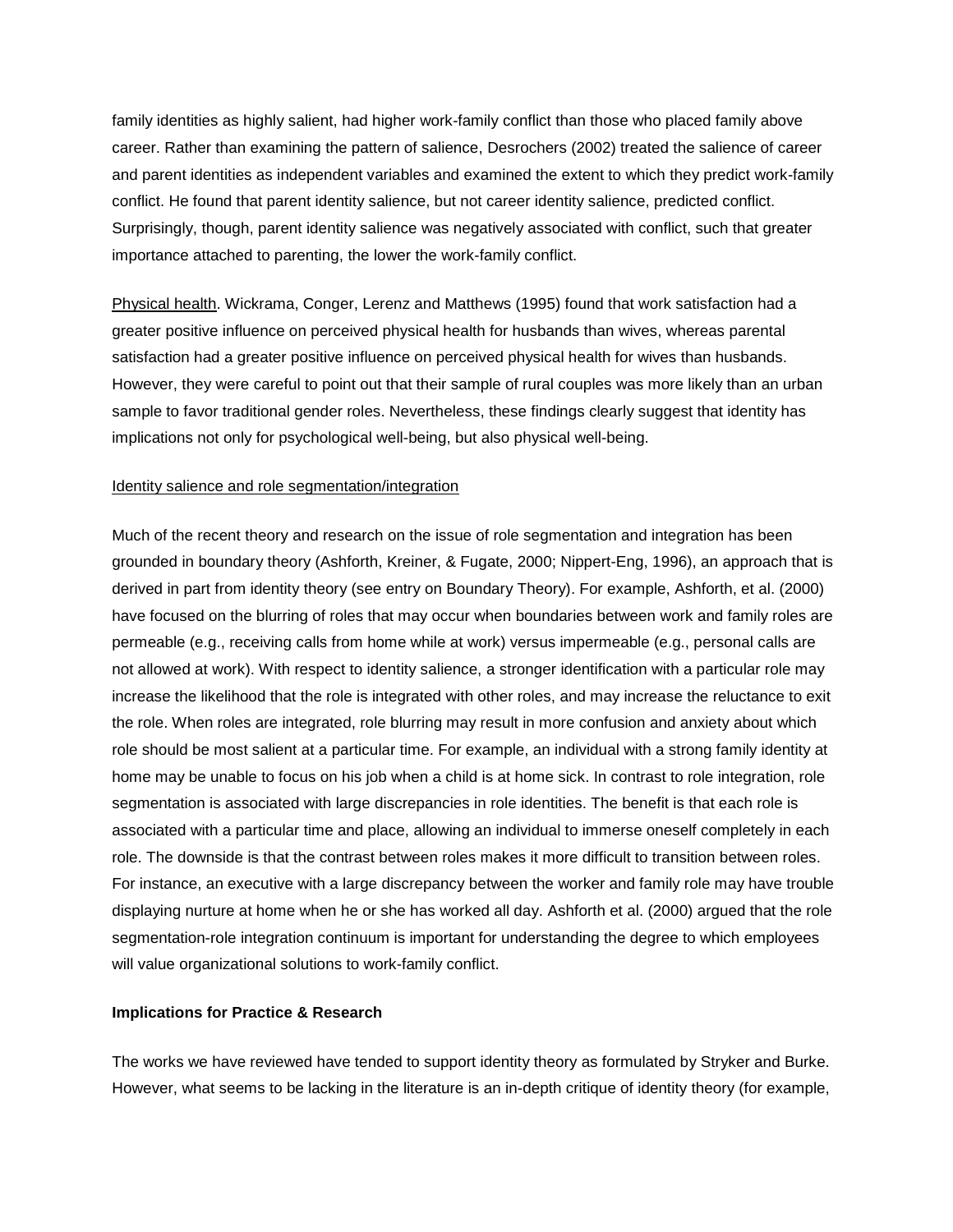an anonymous reviewer argued that the theory is descriptive, taxonomic, and tautological, but we could find no published critique of the theory, other than a comparison with social identity theory by Hogg et al). We believe that this lack of scrutiny is one of the major challenges that identity theory must address. Another major challenge for identity theory is the problem of multiple identities (Stryker & Burke, 2000). Although we have reviewed studies that have examined the extent to which multiple role involvement is beneficial for psychological well being and whether identity salience is the reason for different distress levels among males and females, the effect of identity salience on work-family conflict has rarely been studied empirically (see Cinamon & Rich, 2002 and Desrochers, 2002 for exceptions). Despite these challenges, given the insights learned from identity research to date, researchers may want to use the theory as a framework for future hypothesis development and testing.

In terms of more practical implications, Friedman, Christensen and DeGroot (1998) suggested that managers should identify where work falls in the spectrum of an individual's priorities in life and experiment with the way in which work is done so that organizational performance is enhanced while time is created for an individual's personal pursuits. Indeed, if research supports the notion that individuals vary in preference for the degree to which role boundaries are segmented versus integrated, companies should not force individuals to blend work and family roles (e.g., working at home so that one can take care of children) without considering the individual needs of the workers (Ashforth et al., 2000). For individuals who prefer greater segmentation between work and family roles, for example, Ashforth et al. suggested that organizations should consider implementing practices that limit early morning or late afternoon meetings, weekend travel, and having employees check emails at home (Ashforth et al., 2000). For individuals who prefer greater integration, on-site childcare or telecommuting options may meet their needs.

#### **References**

Ashforth, B., Kreiner, G. & Fugate, M. (2000). All in a day's work: Boundaries and micro role transitions. *Academy of Management Review, 35,* 472-491.

Barnett, R. & Hyde, J. (2001). Women, men, work, and family: An expansionist theory. *American Psychologist, 56*, 781-796.

Burke, P. J. (1991). Identity processes and social stress. *American Sociological Review, 56*, 836-849.

Burke, P. J., & Franzoi, S. L. (1988). Studying situations and identities using experiential sampling methodology. *American Sociological Review, 53*, 559-568.

Burke, P. J. & Reitzes, D. C. (1981). The link between identity and role performance. *Social Psychology Quarterly, 44*, 83-92.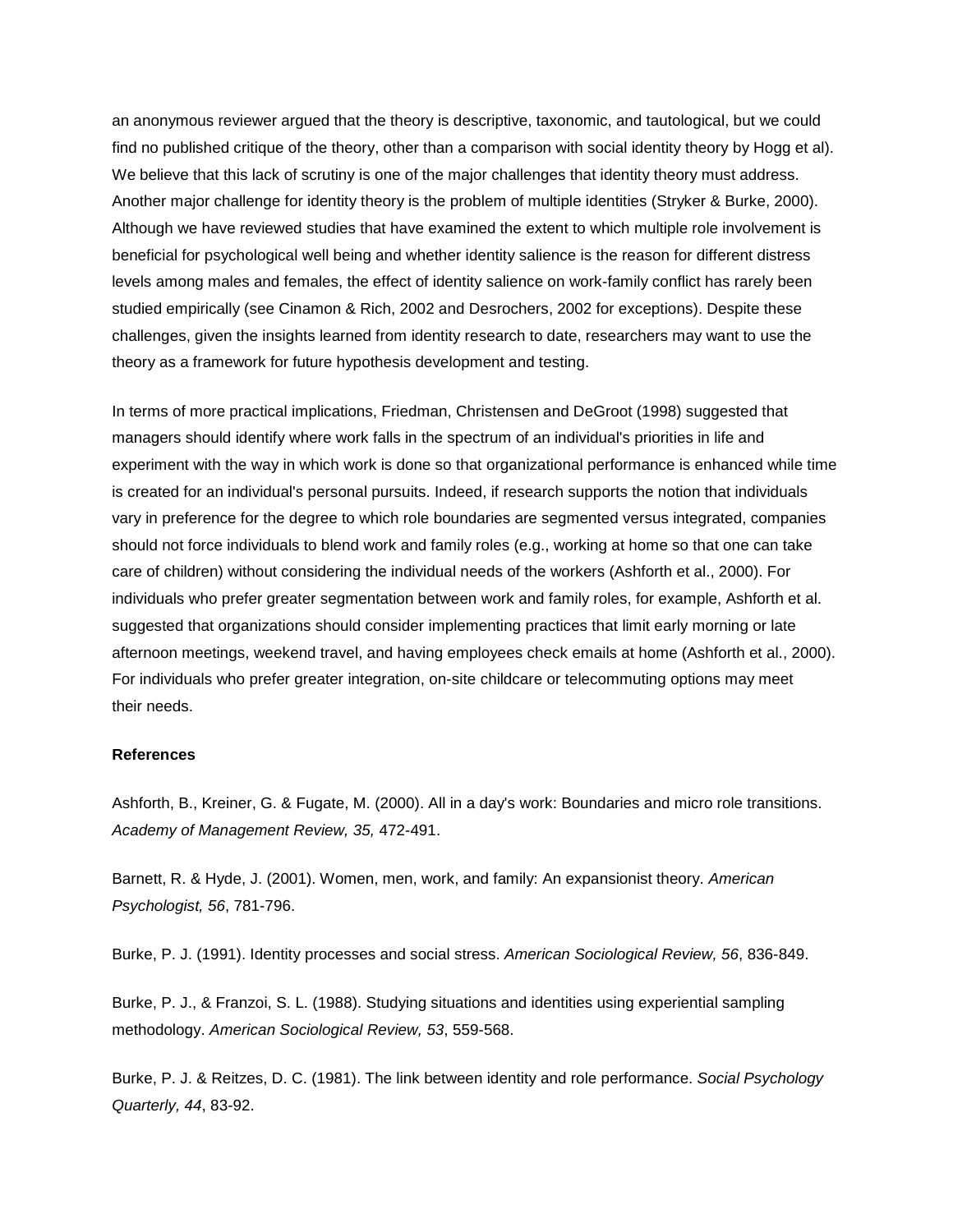Cast, A. D., & Burke, P. J. (1999). Integrating self-esteem and identity theory. Paper presented at the annual meeting of the American Sociological Association, Chicago, IL.

Cerulo, K. A. (1997). Identity construction: New issues, new directions. *Annual Review of Sociology, 23*, 385-409.

Cinamon, R. G., Rich, Y. (2002). Profiles of attribution of importance to life roles and their implications for work-family conflict. *Journal of Counseling Psychology, 49*, 212-220.

Desrochers, S. (2002). Predicting work-family role strain among business professors from their identitybased and time-based commitments to professional and parenting roles. *BLCC Working Paper #02-05*.

Friedman, S. D., Christensen, P., & DeGroot, J. (1998). Work and Life: The end of the zero-sum game. *Harvard Business Review*, Nov-Dec, 119-129.

Hogg, M., Terry, D. & White, K. (1995). A tale of two theories: A critical comparison of identity theory with social identity theory. *Social Psychology Quarterly, 58*, 255-269.

Lobel, S., & St. Clair, L. (1992). Effects of family responsibilities, gender, and career identity salience on performance outcomes. *Academy of Management Journal. 35*, 1057-1069.

Marks, S. R., & MacDermid, S. M. (1996). Multiple roles and the self: A theory of role balance. *Journal of Marriage and the Family, 58*, 417-432.

Marks, S. R. (1977). Multiple roles and role strain: Some notes on human energy, time, and commitment. *American Sociological Review, 42*, 921-936.

Minton, C., & Pasley, K. (1996). Fathers' parenting role identity and father involvement: A comparison of nondivorced and divorced nonresident fathers. *Journal of Family Issues, 17(1)*, 26-45.

Nippert-Eng, C. (1996). *Work and Home*. Chicago: University of Chicago Press.

Nuttbrock, L., & Freudiger, P. (1991). Identity salience and motherhood: A test of Stryker's theory. *Social Psychology Quarterly, 54*, 146-157.

Pasley, K., Futris, T. G., & Skinner, M. L. (2002). Effects of commitment and psychological centrality on fathering. *Journal of Marriage and the Family, 64*, 130-138.

Reitzes, D. C., & Mutran, E. J. (1994). Multiple roles and identities: Factors influencing self-esteem among middle-aged working men and women. *Social Psychology Quarterly, 57*, 313-325.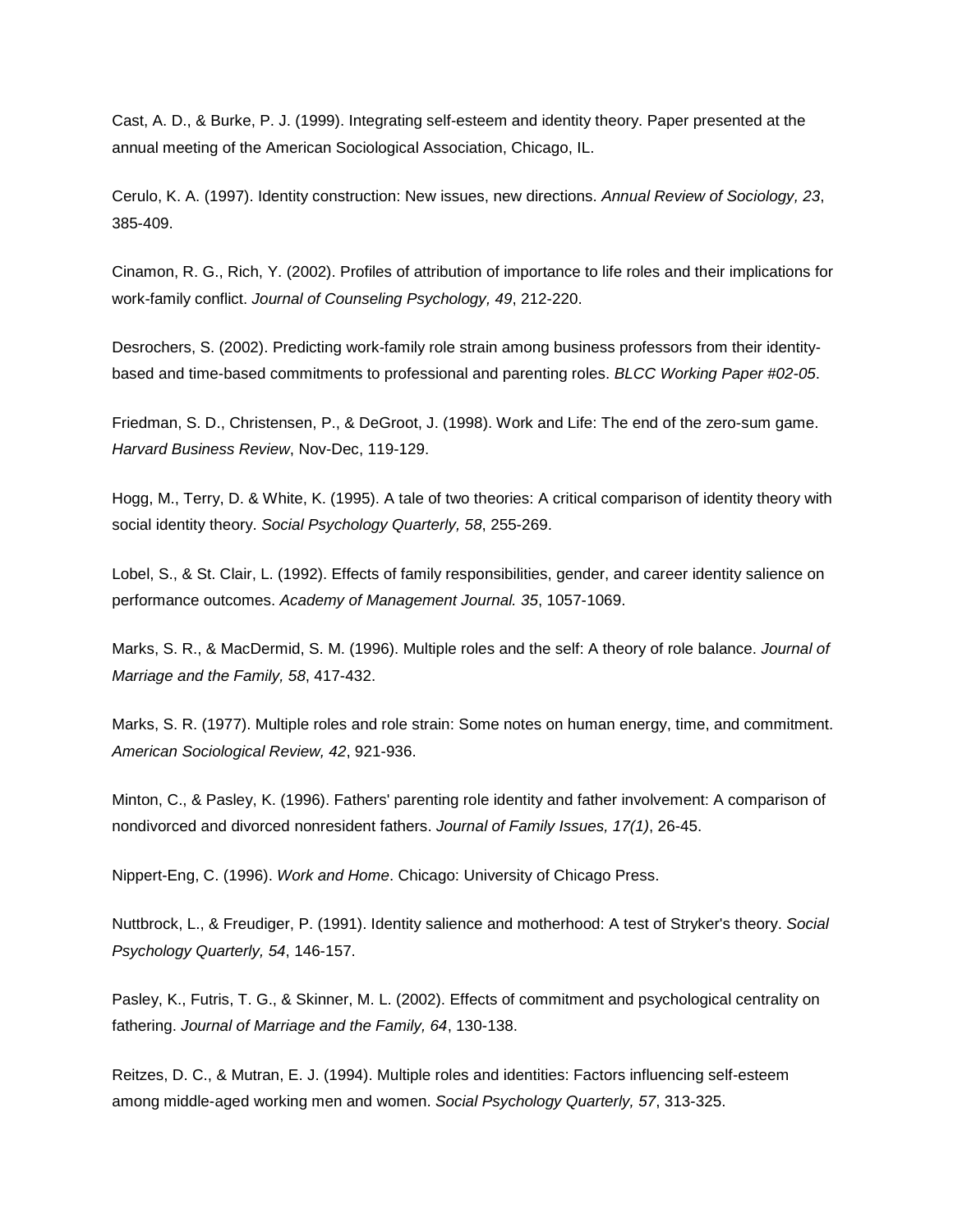Sieber, S. D (1974). Toward a theory of role accumulation. *American Sociological Review, 39*, 567-578.

Simon, R.W. (1995). Gender multiple roles, role meaning, and mental health. *Journal of Health and Social Behavior, 36*, 182-194.

Simon, R.W. (1997). The meanings individuals attach to role identities and their implications for mental health. *Journal of Health and Social Behavior, 38*, 256-274.

Stryker, S. (1968). Identity salience and role performance: The importance of symbolic interaction theory for family research. *Journal of Marriage and the Family, 30*, 558-564.

Stryker, S., & Burke, P. J. (2000). The past, present and future of identity theory. *Social Psychology Quarterly, 63*, 284-297.

Stryker, S., & Serpe, (1982). Commitment, identity salience and role behavior: Theory and research example. In W. Ickes & E. S. Knowles (Eds.) *Personality, Roles, and Social Behavior*. New York: Springer-Verlag.

Stryker, S., & Serpe, (1994). Identity salience and psychological centrality: Equivalent, overlapping, or complementary concepts. *Social Psychology Quarterly, 51*, 16-35.

Thoits, P.A. (1986). Multiple identities: Examining gender and marital status differences in distress. *American Sociological Review, 51*, 259-272.

Thoits, P.A. (1992). Identity structures and psychological well being: Gender and marital status comparisons. *Social Psychology Quarterly, 55*, 236-256.

Wickrama, K. Conger, R., Lorenz, F. & Matthews, L. (1995). Role identity, role satisfaction, and perceived physical health. *Social Psychology Quarterly, 58*, 270-283.

#### **Other Recommended Readings on this Topic:**

Bielby, W. T., & Bielby, D. D. (1989). Family ties: Balancing commitments to work and family in dual earner households. *American Sociological Review, 54*, 776-789.

Braun, O. L., & Wichlund, R. A. (1988). The identity-effort connection. *Journal of Experimental Social Psychology, 24*, 37-65.

Burke, P. J., & Reitzes, D. C. (1991). [An identity theory approach to commitment.](http://library.bc.edu/F?func=find-b&local_base=BCL_WF&find_code=SYS&request=000003888) *Social Psychology Quarterly, 54(3)*, 239-251.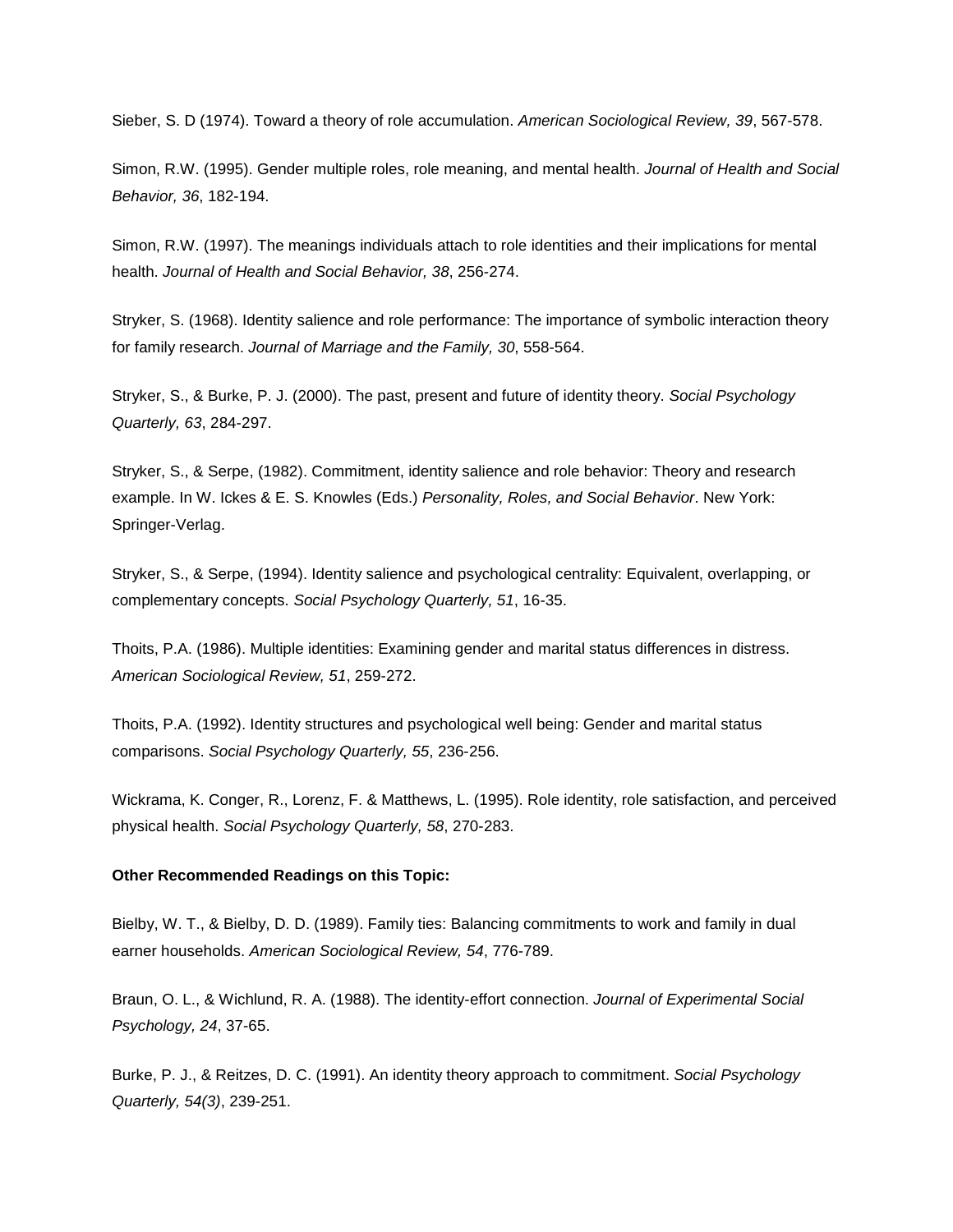Kashima, Y., Foddy, M., & Platow, M. (Eds.) (2002). *[Self and identity: Personal, social and symbolic](http://library.bc.edu/F?func=find-b&local_base=BCL_WF&find_code=SYS&request=000004475)*. Mahwah, NJ: Lawrence Erlbaum Associates.

McCall, G., & Simmons, R. (1966). *[Identities and interaction](http://library.bc.edu/F?func=find-b&local_base=BCL_WF&find_code=SYS&request=000004476)*. New York, NY: The Free Press.

Mead, G. H. (1934). *[Mind, self and society](http://library.bc.edu/F?func=find-b&local_base=BCL_WF&find_code=SYS&request=000003882)*. Chicago: University of Chicago Press.

Simon, R.W. (1992). [Parental role strains, salience of parental identity and gender differences in](http://library.bc.edu/F?func=find-b&local_base=BCL_WF&find_code=SYS&request=000003891)  [psychological distress.](http://library.bc.edu/F?func=find-b&local_base=BCL_WF&find_code=SYS&request=000003891) *Journal of Health and Social Behavior, 33*, 25-35.

Stryker, S., & Stratham, A. (1985). [Symbolic interaction and role theory.](http://library.bc.edu/F?func=find-b&local_base=BCL_WF&find_code=SYS&request=000003889) In G. Lindzey & E. Aronson (Eds.) *The Handbook of Social Psychology, Volume 1* (3rd Edition). New York, NY: Random House.

Thoits, P.A. (1991). On merging identity theory and stress research. *Social Psychology Quarterly, 54*, 101-112.

Tsushima, T., & Burke, P. J. (1999). Levels, agency, and control in the parent identity. *Social Psychology Quarterly, 62*, 173-189.

Wiley, M.G. (1991). Gender, work, and stress: The potential impact of role-identity salience and commitment. *Sociological Quarterly 32*, 495-510.

#### **Locations in the Matrix of Information Domains of the Work-Family Area of Studies**

The Editorial Board of the Teaching Resources section of the Sloan Work and Family Research Network has prepared a Matrix as a way to locate important work-family topics in the broad area of work-family studies. [\(More about the Matrix](#page-12-0) ...).

Concepts related to adult development are relevant to all of the "Individual" domains in the Matrix of Information Domains of the Work-Family Area of Study. In addition, theories of adult development are relevant to Domain F: Theoretical Underpinnings.

Note: The domain areas most closely related to the entry's topic are presented in full color. Other domains, represented in gray, are provided for context.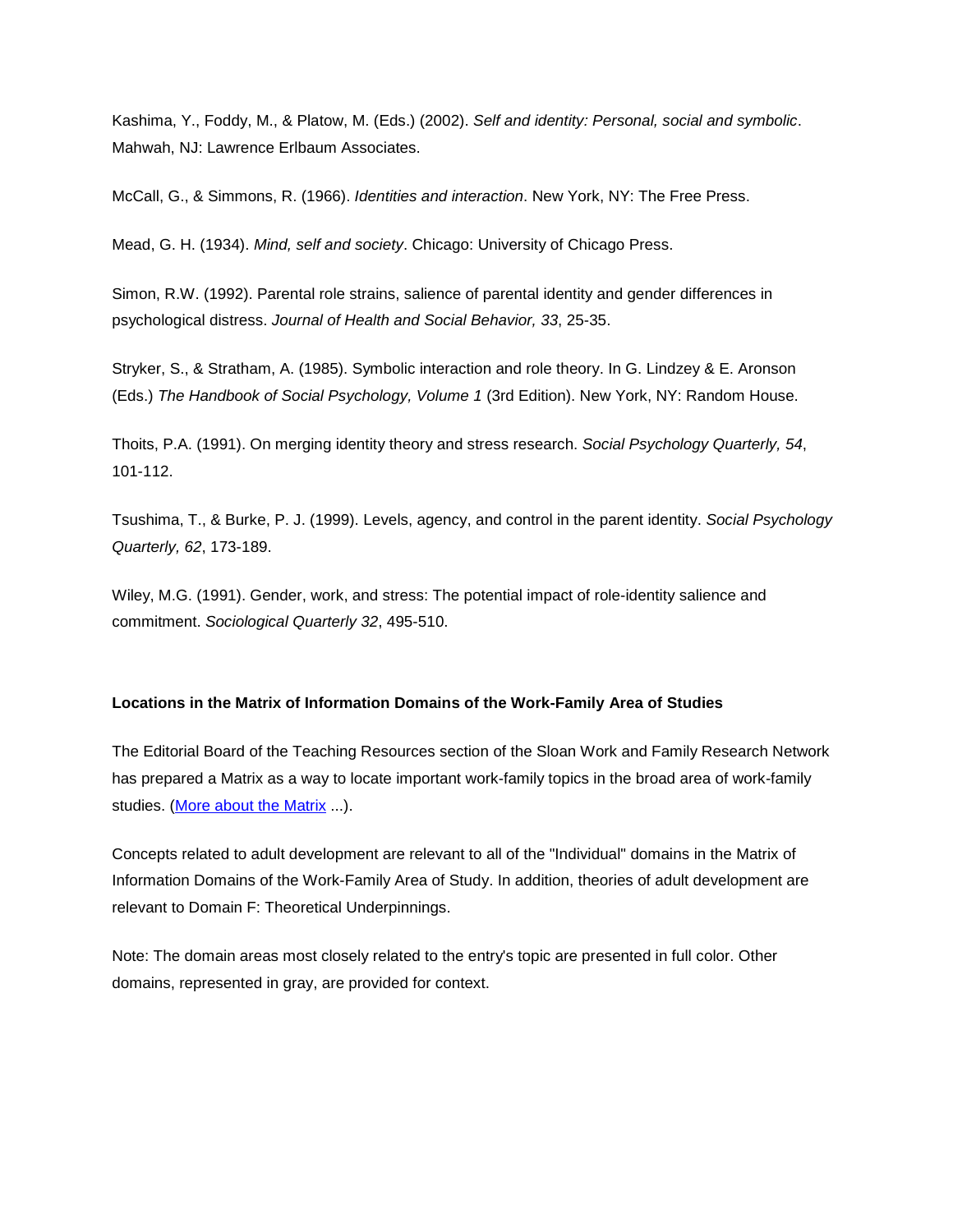| <b>Domain A:</b><br>Antecedent<br><b>Descriptives</b> | <b>Domain B:</b><br><b>Work-Family</b><br><b>Issues and</b><br><b>Experiences</b>            | Domain C:<br>Covariates  | <b>Domain D:</b><br><b>Responses to</b><br>W-F Issues and<br><b>Experiences</b> | <b>Domain E:</b><br><b>Outcomes and</b><br><b>Impacts</b> |  |
|-------------------------------------------------------|----------------------------------------------------------------------------------------------|--------------------------|---------------------------------------------------------------------------------|-----------------------------------------------------------|--|
| <b>Individual</b><br><b>Antecedents</b>               | <b>Individual</b><br><b>Experiences:</b><br>Needs &<br>Priorities:<br>Problems &<br>Concerns | Individual<br>Covariates | Individual<br>Decisions &<br>Responses                                          | <b>Individual</b><br><b>Outcomes &amp;</b><br>Impacts     |  |
| Family<br>Antecedents                                 | Family<br>Experiences:<br>Needs &<br>Priorities;<br>Problems &<br>Concerns                   | Family<br>Covariates     | Family<br>Decisions &<br>Responses                                              | Family<br>Outcomes &<br>Impacts                           |  |
| Workplace<br>Antecedents                              | Workplace<br>Experiences:<br>Needs &<br>Priorities:<br>Problems &<br>Concerns                | Workplace<br>Covariates  | Workplace<br>Decisions &<br>Responses                                           | Workplace<br>Outcomes &<br>Impacts                        |  |
| Community<br>Antecedents                              | Community<br>Experiences:<br>Needs &<br>Priorities:<br>Problems &<br>Concerns                | Community<br>Covariates  | Community<br>Decisions &<br>Responses                                           | Community<br>Outcomes &<br>Impacts                        |  |
| Societal<br>Antecedents                               | Societal<br>Experiences:<br>Needs &<br>Priorities:<br>Problems &<br>Concerns                 | Societal<br>Covariates   | Societal<br>Decisions &<br>Responses                                            | Societal<br>Outcomes &<br><b>Impacts</b>                  |  |
| Domain F: Theoretical Underpinnings to All Domains    |                                                                                              |                          |                                                                                 |                                                           |  |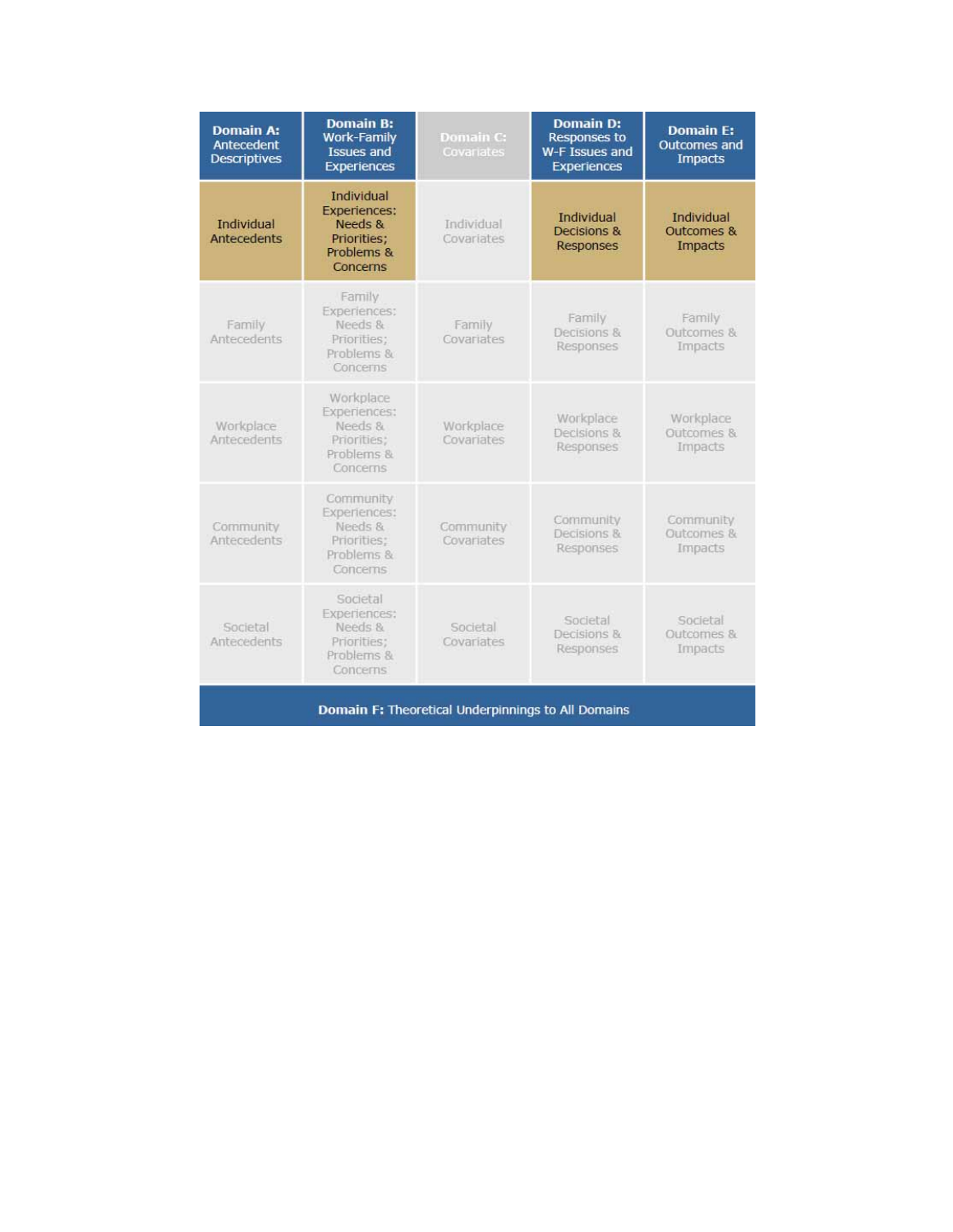## <span id="page-12-0"></span>**Sloan Work and Family Research Network**

#### **Resources for Teaching: Mapping the Work-Family Area of Studies**

#### **Introduction**

It was appropriate that the members of the Founding Editorial Board of the Resources for Teaching began their work in 2000, for their project represented one of the turning points in the area of work and family studies. This group accepted the challenge of developing resources that could support the efforts of teaching faculty from different disciplines and professional schools to better integrate the work-family body of knowledge into their curricula. The Virtual Think Tank began its work with a vision, a spirit of determination, and sense of civic responsibility to the community of work-family scholars.

A fundamental challenge emerged early in the process. It became clear that before we could design resources that would support the teaching of those topics, we would first need to inventory topics and issues relevant to the work-family area of studies (and begin to distinguish the work-family aspect of these topics from "non work-family" aspects).

The members of the Virtual Think Tank were well aware that surveying the area of work and family studies would be a daunting undertaking. However, we really had no other choice. And so, we began to grapple with the mapping process.

#### **Purpose**

1. To develop a preliminary map of the body of knowledge relevant to the work-family area of study that reflects current, "across-the-disciplines" understanding of work-family phenomena.

2. To create a flexible framework (or map) that clarifies the conceptual relationships among the different information domains that comprise the work-family knowledge base.

It is important to understand that this mapping exercise was undertaken as a way to identify and organize the wide range of work-family topics. This project was not intended as a meta-analysis for determining the empirical relationships between specific variables. Therefore, our map of the workfamily area of study does not include any symbols that might suggest the relationships between specific factors or clusters of factors.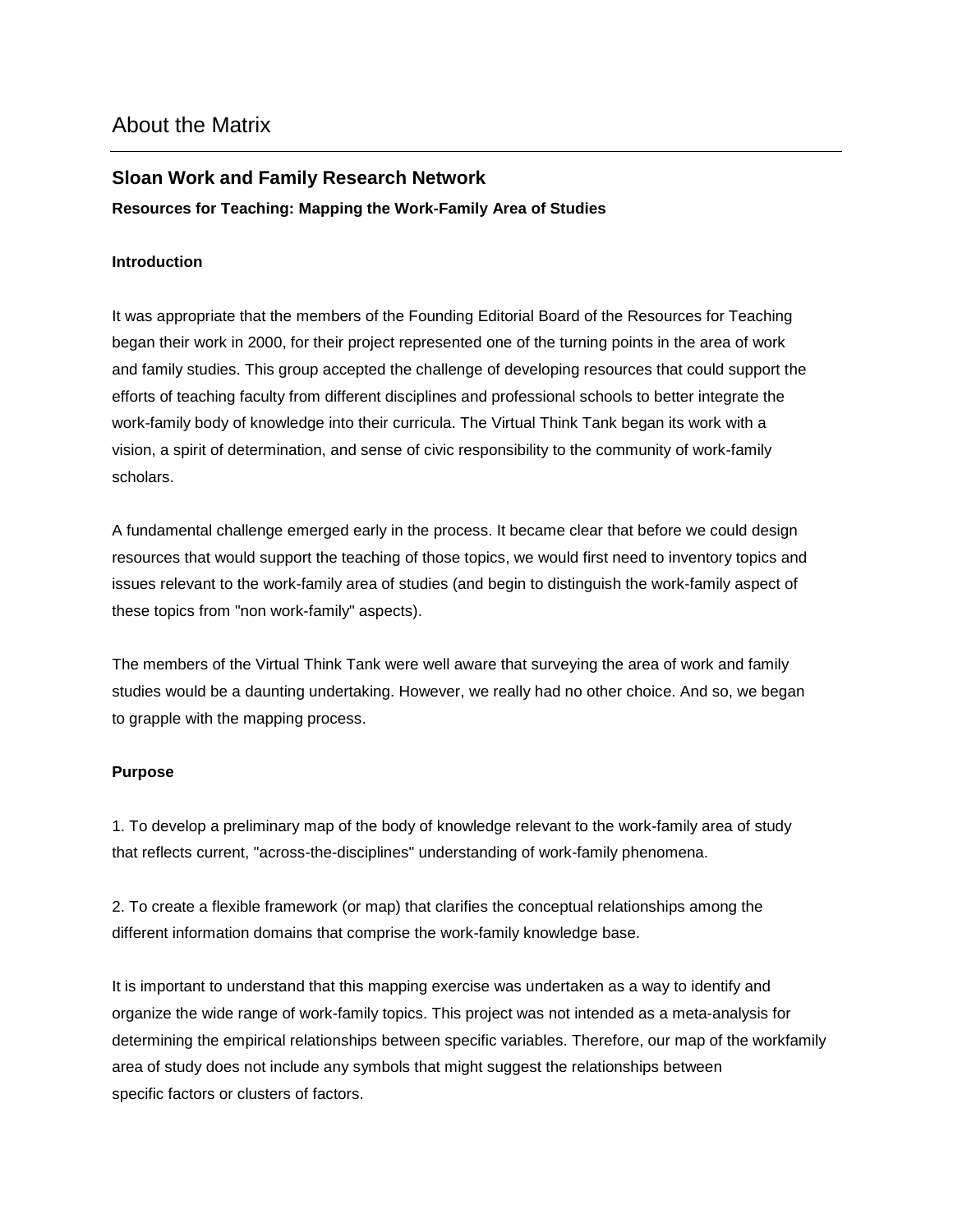#### **Process**

The Virtual Think Tank used a 3-step process to create the map of the work-family area of studies.

1. Key Informants: The members of the Virtual Think Tank included academics from several different disciplines and professions who have taught and written about work-family studies for years. During the first stage of the mapping process, the Virtual Think Tank functioned as a panel of key informants.

Initially, the Panel engaged in a few brainstorming sessions to identify work-family topics that could be addressed in academic courses. The inductive brainstorming sessions initially resulted in the identification of nearly 50 topics.

Once the preliminary list of topics had been generated, members of the Virtual Think Tank pursued a deductive approach to the identification of work-family issues. Over the course of several conversations, the Virtual Think Tank created a conceptual map that focused on information domains (see Table 1 below).

The last stage of the mapping process undertaken by the Virtual Think Tank consisted of comparing and adjusting the results of the inductive and deductive processes. The preliminary, reconciled list was used as the first index for the Online Work and Family Encyclopedia.

2. Literature review: Members of the project team conducted literature searches to identify writings in which authors attempted to map the work-family area of study or specific domains of this area. The highlights of the literature review will be posted on February 1, 2002 when the First Edition of the Work-Family Encyclopedia will be published.

3. Peer review: On October 1, 2001, the Preliminary Mapping of the work-family area of study was posted on the website of the Sloan Work and Family Research Network. The members of the Virtual Think Tank invite work-family leaders to submit suggestions and comments about the Mapping and the List of Work-Family Topics. The Virtual Think Tank will consider the suggestions and, as indicated, will make adjustments in both of these products. Please send your comments to Marcie Pitt-Catsouphes at pittcats@bc.edu

#### **Assumptions**

Prior to identifying the different information domains relevant to the work-family area of study, members of the Virtual Think Tank adopted two premises: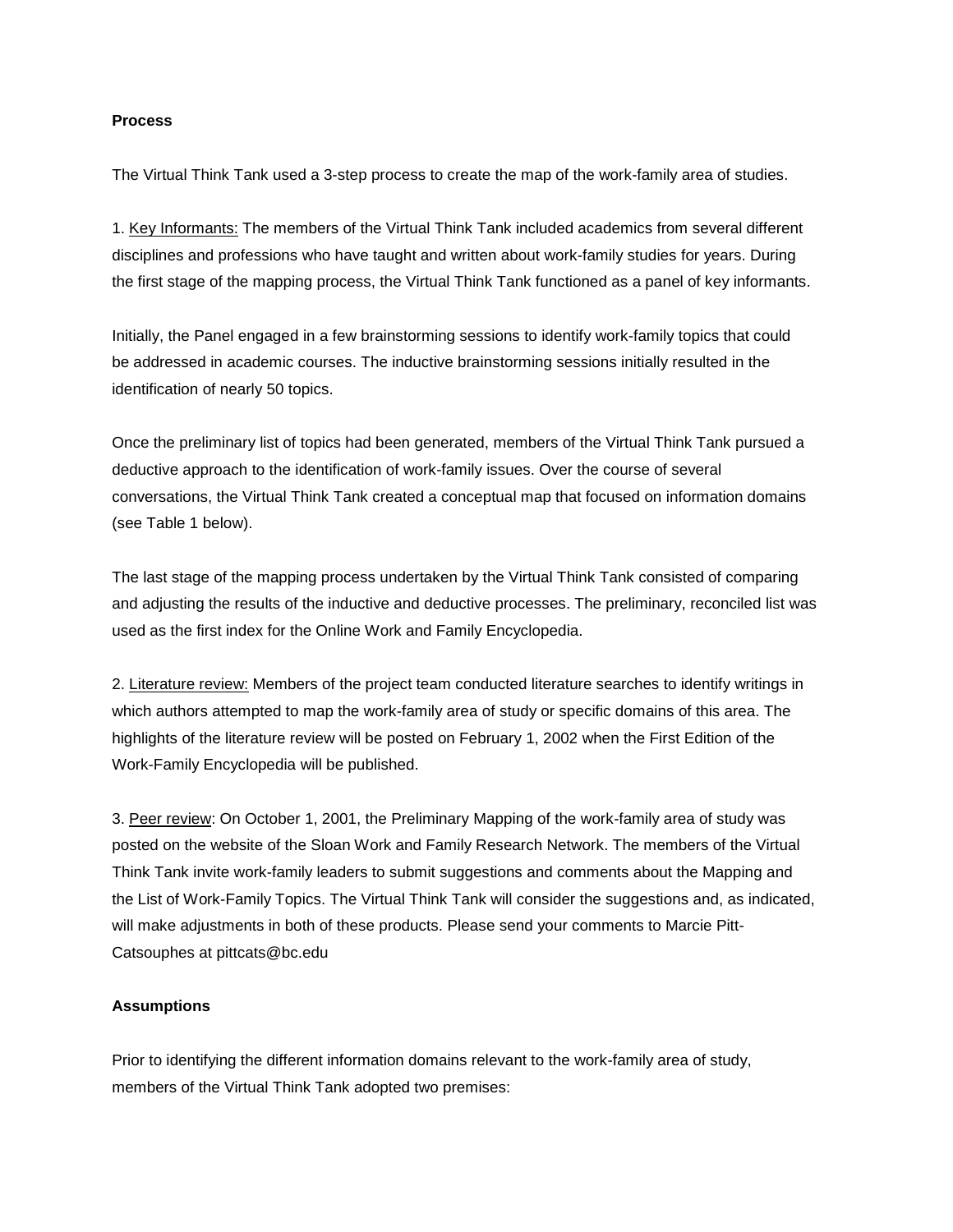1. Our use of the word "family" refers to both traditional and nontraditional families. Therefore, we consider the term "work-family" to be relevant to individuals who might reside by themselves. Many work-family leaders have noted the problematic dimensions of the term "work-family" (see Barnett, 1999). In particular, concern has been expressed that the word "family" continues to connote the married couple family with dependent children, despite the widespread recognition that family structures and relationships continue to be very diverse and often change over time. As a group, we understand the word "family" to refer to relationships characterized by deep caring and commitment that exist over time. We do not limit family relationships to those established by marriage, birth, blood, or shared residency.

2. It is important to examine and measure work-family issues and experiences at many different levels, including: individual,dyadic (e.g., couple relationships, parent-child relationships, caregivercaretakerrelationships), family and other small groups, organizational, community, and societal. Much of the work-family discourse glosses over the fact that the work-family experiences of one person or stakeholder group may, in fact, be different from (and potentially in conflict with) those of another.

#### **Outcomes**

We will publish a Working Paper, "Mapping the Work-Family Area of Study," on the Sloan Work and Family Research Network in 2002. In this publication, we will acknowledge the comments and suggestions for improvement sent to us.

#### **Limitations**

It is important to understand that the members of the Virtual Think Tank viewed their efforts to map the work-family area of study as a "work in progress." We anticipate that we will periodically review and revise the map as this area of study evolves.

The members of the panel are also cognizant that other scholars may have different conceptualizations of the work-family area of study. We welcome your comments and look forward to public dialogue about this important topic.

#### **Listing of the Information Domains Included in the Map**

The members of the Virtual Think Tank wanted to focus their map of work-family issues around the experiences of five principal stakeholder groups: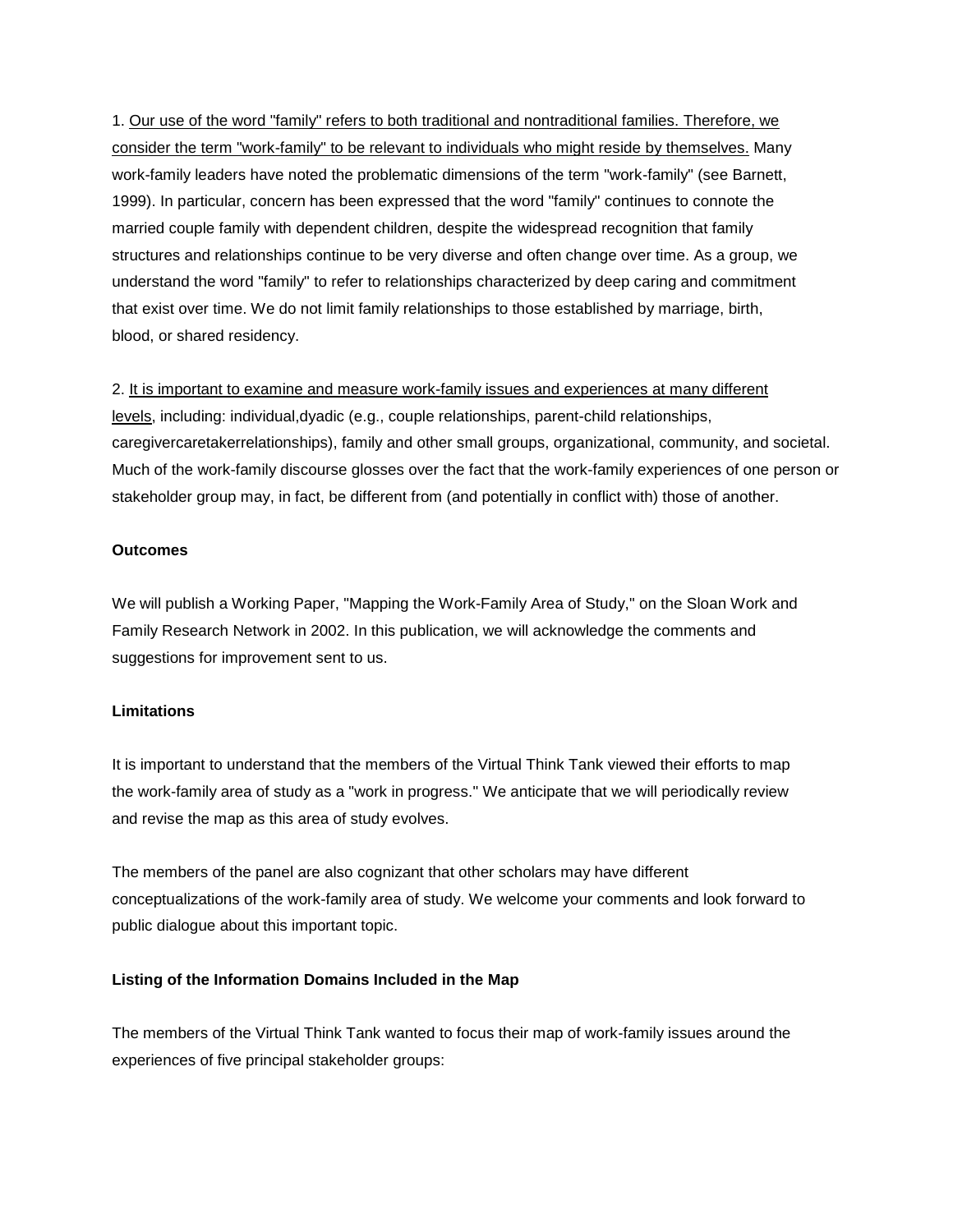- 1. individuals,
- 2. families,
- 3. workplaces,
- 4. communities, and
- 5. society-at-large.

Each of these stakeholder groups is represented by a row in the Table 1, Information Domain Matrix (below).

Work-Family Experiences: The discussions of the members of the Virtual Think Tank began with an identification of some of the salient needs & priorities/problems & concerns of the five principal stakeholder groups. These domains are represented by the cells in Column B of the Information Domain Matrix.

- Individuals' work-family needs & priorities
- Individuals' work-family problems & concerns
- Families' work-family need & priorities
- Families' work-family problems & concerns
- Needs & priorities of workplaces related to work-family issues
- Workplace problems & concerns related to work-family issues
- Needs & priorities of communities related to work-family issues
- Communities' problems & concerns related to work-family issues
- Needs and priorities of society related to work-family issues
- Societal problems & concerns related to work-family issues

Antecedents: Next, the Virtual Think Tank identified the primary roots causes and factors that might have either precipitated or affected the work-family experiences of the principal stakeholder groups. These domains are highlighted in Column A of the Information Domain Matrix.

- Individual Antecedents
- Family Antecedents
- Workplace Antecedents
- Community Antecedents
- Societal Antecedents

Covariates: The third set of information domains include factors that moderate the relationships between the antecedents and the work-family experiences of different stakeholder groups (see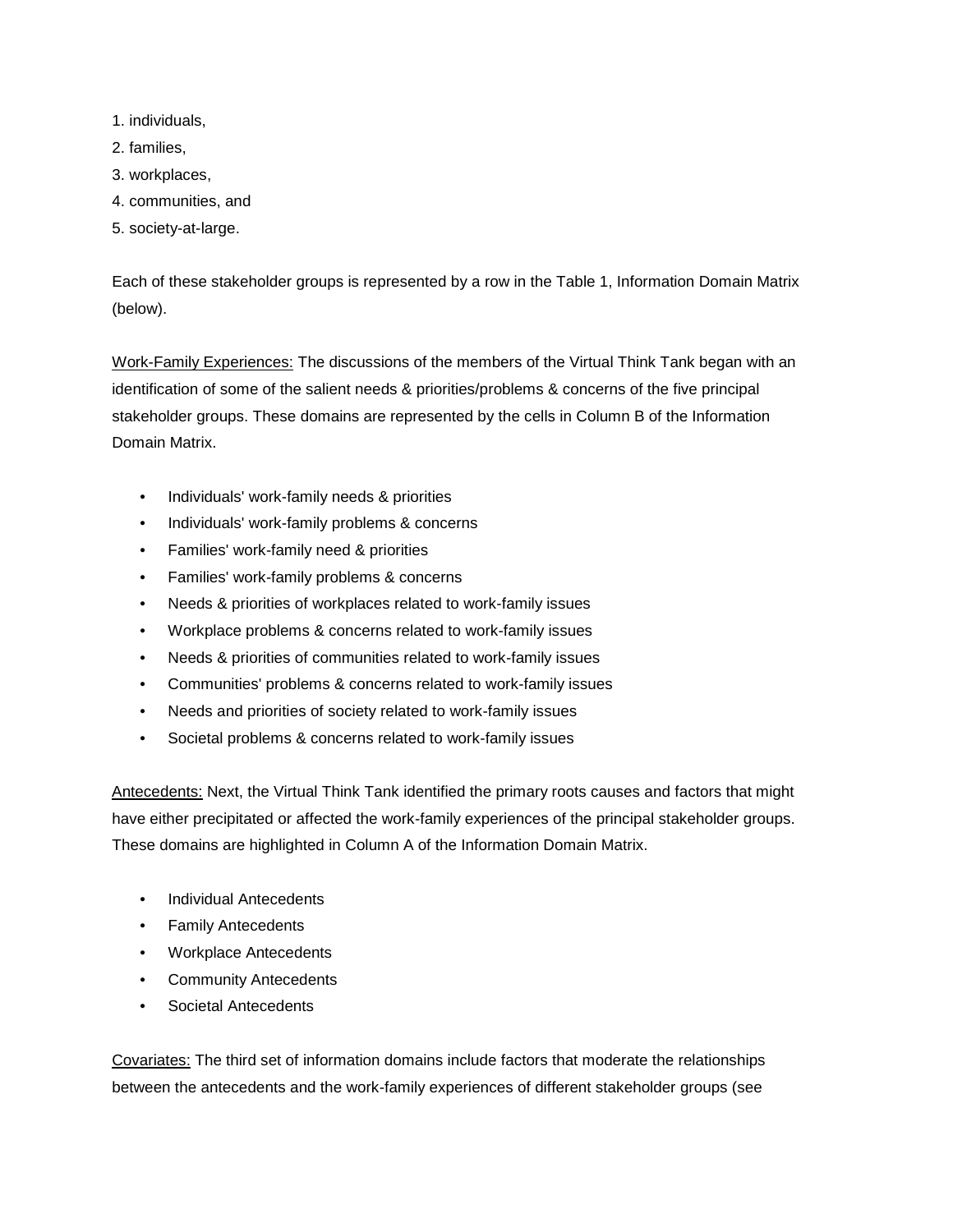Column C in Table 1).

- Individual Covariates
- Family Covariates
- Workplace Covariates
- Community Covariates
- Societal Covariates

Decisions and Responses: The responses of the stakeholder groups to different work-family experiences are highlighted in Column D.

- Individual Decision and Responses
- Family Decisions and Responses
- Workplace Decisions and Responses
- Community Decisions and Responses
- Public Sector Decisions and Responses

Outcomes & Impacts: The fifth set of information domains refer to the outcomes and impacts of different work-family issues and experiences on the principal stakeholder groups (see Column E).

- Outcomes & Impacts on Individuals
- Outcomes & Impacts on Families
- Outcomes & Impacts on Workplaces
- Outcomes & Impacts on Communities
- Outcomes & Impacts on Society

Theoretical Foundations: The Virtual Think Tank established a sixth information domain to designate the multi-disciplinary theoretical underpinnings to the work-family area of study (noted as Information Domain F).